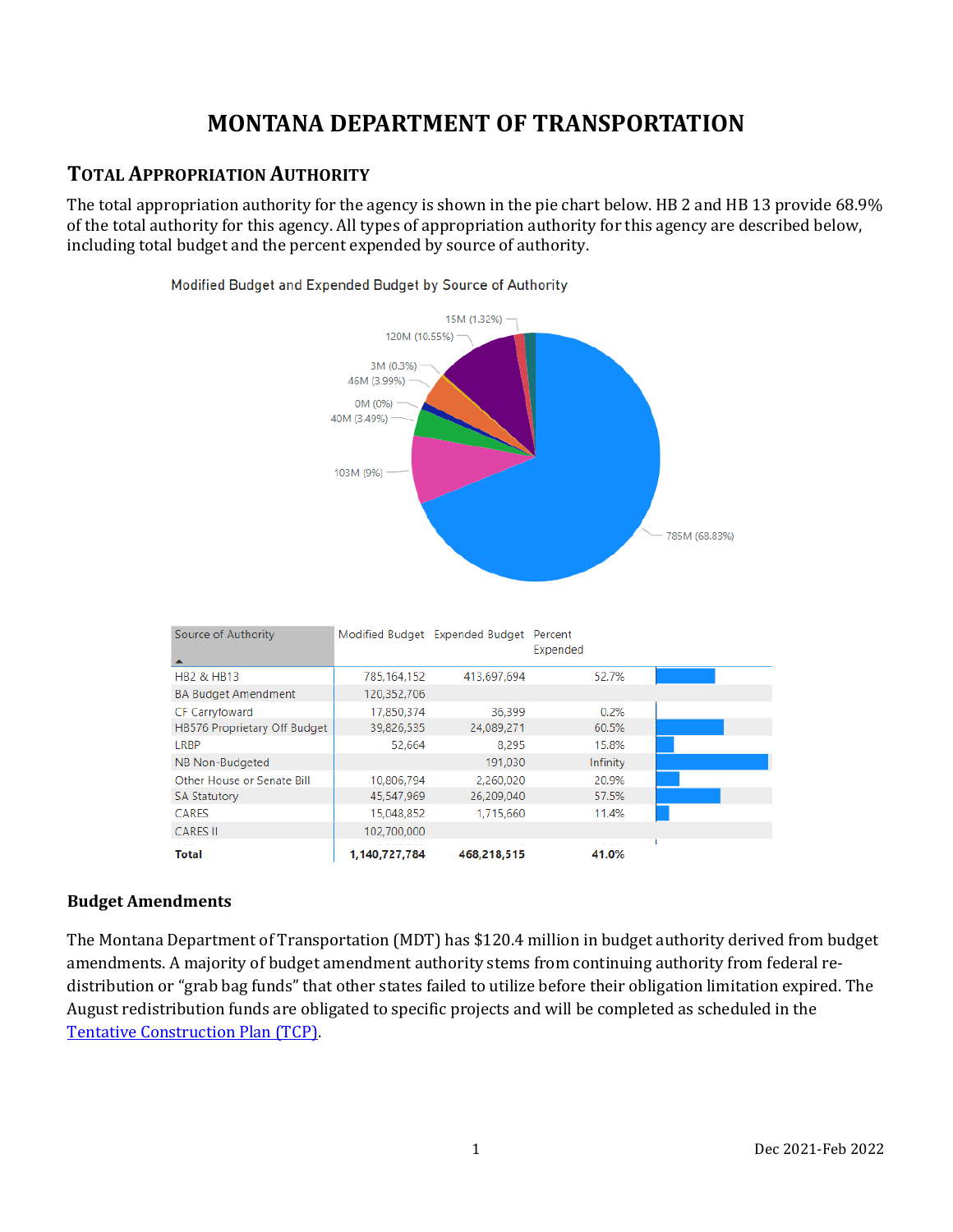#### **Long Range Building Program**

As shown in the chart above MDT has \$52,664 of authority for an environmental assessment of the Yellowstone Airport terminal, of which \$8,295 has been expended.

In LRBP authority that is related to other bills, MDT has a \$2.3 million appropriation in HB 5 (2021), and \$1.2 million in remaining authority from HB 5 (2019). Of the 2019 appropriation the agency has transferred \$120,000 to Architechture and Engineering (A&E) in the Department of Administration for the construction of a new sand and salt storage building in Eureka.

Original estimates for projects planned under HB 5 were based on similar past projects. However, the contractor bids came in considerably higher than the costs from previous projects, so the bids were not awarded. MDT is currently working with an outside engineering consultant to develop new designs to reduce costs and planning on re-bidding once this is complete.

#### *COVID-19 Authority*

The following chart is provided to allow the legislature to examine the funding that is available to the agency for COVID-19 impacts.

● COVID Established Budget © COVID Budget Cont. ● COVID Expenditures



COVID Established Budget, COVID Continuing Budget. and COVID Expenditures by Fiscal Year

CARES Act I funding was split primarily between the aeronautics division and the transit program in the rail, transit, and planning (RTP) division. So far in FY 2022, MDT has used \$1.7 million of this appropriation. The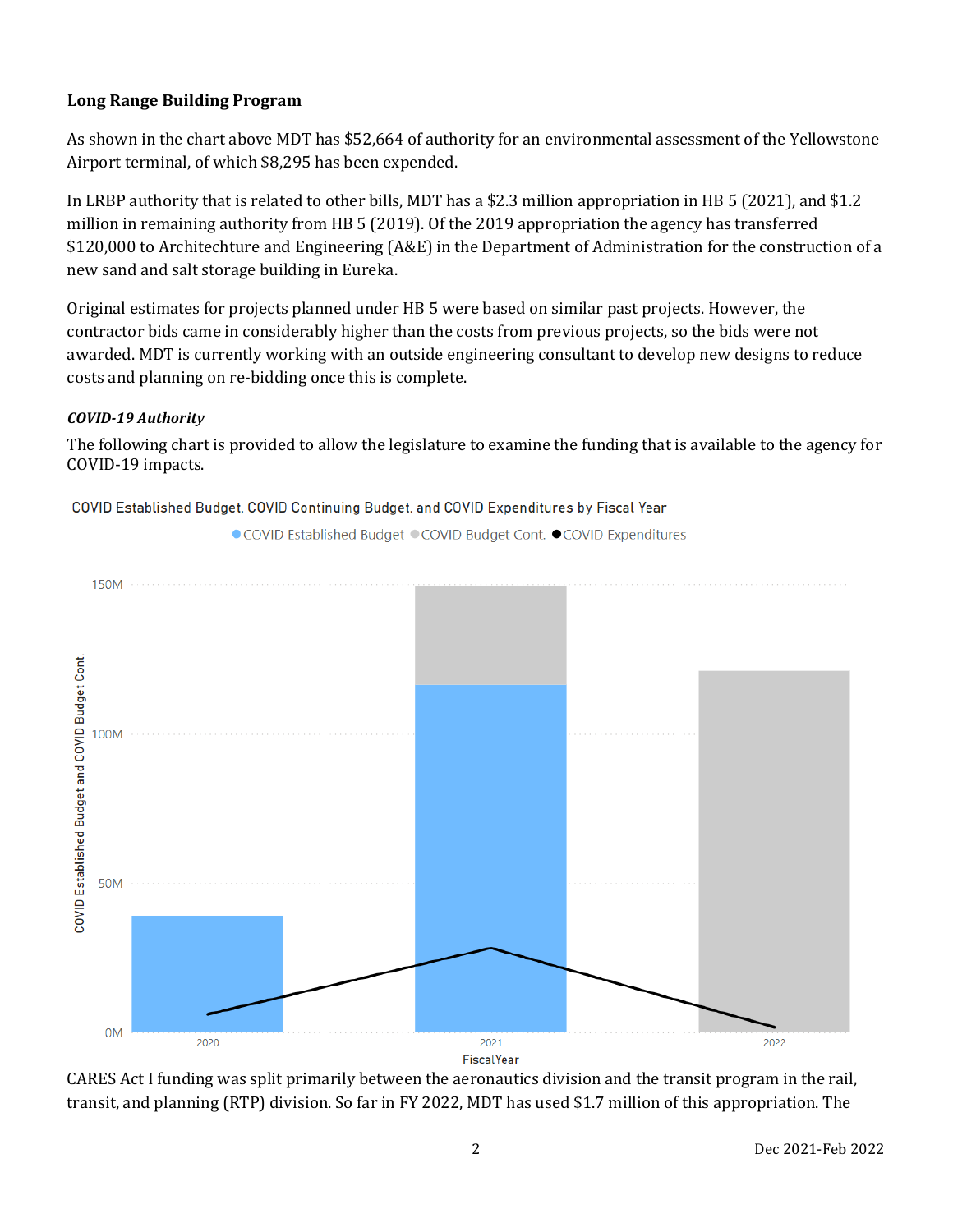aeronautics division expended \$270,065 for operations and maintenance of two state-owned airports. RTP expended \$1.4 million, mostly on grants.

CARES Act II funding from HB 630 is split between the construction and maintenance programs and will be used primarily for contactor payments. Currently, these funds have not been spent. However, \$16.0 million in maintenance contracts have been awarded.

ARPA funding from HB 632 provides roughly \$600,000 to the aeronautics program for personal services and operating costs at state-owned airports, of which \$10,948 has been expended. The bill also provides \$2.8 million to the transit program for grants and administration costs. There have been no transit-related expenditures of these funds yet in FY 2022.

#### **Statutory Appropriations**

Statutory appropriation authority for MDT includes distributions of gasoline taxes to local and tribal governments and federal debt service payments. The appropriation authority includes an estimated \$17.9 million for the Bridges and Road Safety and Accountability Act (BaRSAA), of which \$9.8 million or 54.7% has been expended. Tribal distributions total \$6.1 million. Smaller statutory appropriations include appropriations for shared use paths, anti-littering signs, Highway 93 debt service, and rural technical assistance.

MDT has expended \$26.4 million or 56.4% of its \$46.8 million statutory appropriation authority. Expended amounts were primarily for the distribution of portions of fuel taxes to city and county governments. The aeronautics grant program has expended 80.3% of its \$680,098 in statutorily appropriated grant authority.

#### **Proprietary**

The MDT's budget includes three programs supported with non-budgeted proprietary funding including the state motor pool, the equipment program, and the Yellowstone Airport. The state motor pool budget of \$8.2 million is 21.9% expended. The equipment program budget of \$34.0 million is 60.5% expended. The Yellowstone airport appropriation of \$813,211 is 34.8% expended.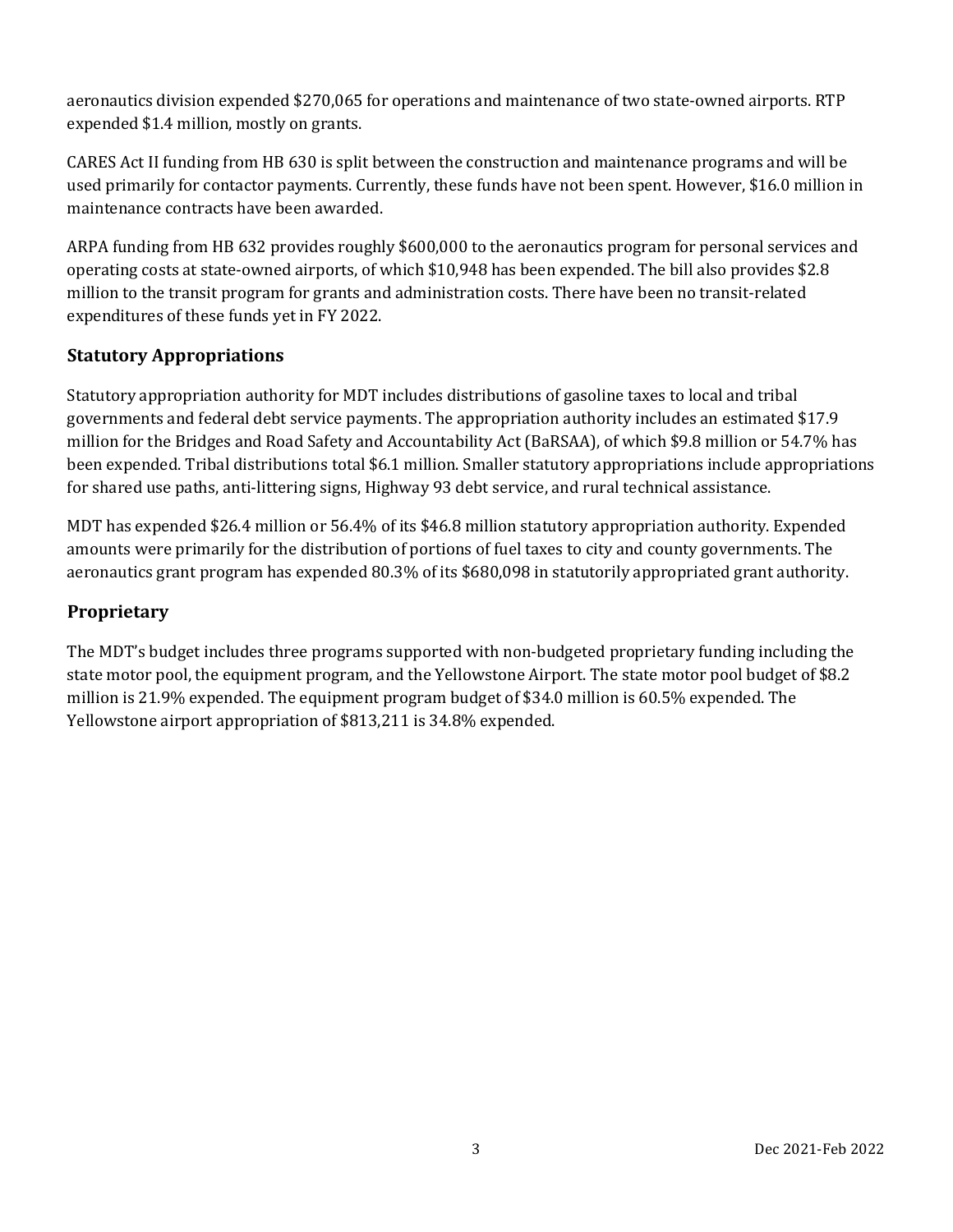# **HB 2 BUDGET MODIFICATIONS**

The following chart shows the HB 2 budget as passed by the legislature, including the pay plan, and the HB 2 modified budget through February 28, 2022. Net modifications to the budget include operating plan changes from one expenditure account to another, program transfers, reorganizations, and agency transfers of authority. The positive modifications and negative modifications are shown by program, expenditure account, and fund type.

| Legislative Budget Compared to Modified Budget - HB 2 Only |               |                                            |               |                                                      |             |
|------------------------------------------------------------|---------------|--------------------------------------------|---------------|------------------------------------------------------|-------------|
| Agency Name                                                |               | Starting Budget Prior Period Modifications |               | Legislative Budget Net Modifications Modified Budget |             |
| $\boxdot$ Department of Transportation                     | 785, 164, 152 | 0                                          | 785, 164, 152 | 0                                                    | 785,164,152 |
| AERONAUTICS PROGRAM                                        | 9,871,468     | $\mathbf{0}$                               | 9,871,468     |                                                      | 9,871,468   |
| <b>GENERAL OPERATIONS PROGRAM</b>                          | 35,137,804    | $-236,617$                                 | 34,901,187    | $-90,000$                                            | 34,811,187  |
| <b>HIGHWAYS &amp; ENGINEERING</b>                          | 547,883,653   | $-1.632.296$                               | 546,251,357   |                                                      | 546,251,357 |
| MAINTENANCE PROGRAM                                        | 141.562.438   | 1.971.901                                  | 143.534.339   | $-5.000$                                             | 143.529.339 |
| <b>MOTOR CARRIER SERVICES</b>                              | 12,775,567    | $-5.387$                                   | 12,770,180    | 95,000                                               | 12.865.180  |
| <b>RAIL TRANSIT &amp; PLANNING</b>                         | 37.933.222    | $-97.601$                                  | 37,835,621    | $\mathbf{0}$                                         | 37.835.621  |
| <b>Total</b>                                               | 785.164.152   | 0                                          | 785.164.152   | 0                                                    | 785.164.152 |

| Acct & Lyl 1 DESC                              |             | Starting Budget Prior Period Modifications Legislative Budget Net Modifications Modified Budget |             |              |                 |  |
|------------------------------------------------|-------------|-------------------------------------------------------------------------------------------------|-------------|--------------|-----------------|--|
| □ 68000 Transfers-out                          | 1,726,156   | 73.100                                                                                          | 1.799.256   | 500          | 1.799.756       |  |
| $\boxplus$ 66000 Grants                        | 23,776,643  | 16,000                                                                                          | 23,792,643  |              | 23,792,643      |  |
| ■ 64000 Capital Outlay                         | 12,956,865  |                                                                                                 | 12.956.865  |              | 12.956.865      |  |
| $\boxplus$ 63000 Equipment & Intangible Assets | 5.554.458   | 258,682                                                                                         | 5.813.140   | 45,000       | 5.858.140       |  |
| $\boxplus$ 62000 Operating Expenses            | 567.773.681 | $-347.782$                                                                                      | 567,425,899 | $-45.500$    | 567,380,399     |  |
| $\boxplus$ 61000 Personal Services             | 173,376,349 | $\mathbf{0}$                                                                                    | 173,376,349 |              | 173,376,349     |  |
| Fund Type                                      |             | Starting Budget Prior Period Modifications Legislative Budget Net Modifications                 |             |              | Modified Budget |  |
| □ 02 State/Other Spec Rev                      | 272,768,283 | $-11.186$                                                                                       | 272,757,097 | 0            | 272.757.097     |  |
| $\boxplus$ 03 Fed/Other Spec Rev               | 512,395,869 | 11.186                                                                                          | 512,407,055 | $\mathbf{0}$ | 512,407,055     |  |

The MDT had a total of \$0.0 in net modifications department-wide. However there have been adjustments to some expenditure categories. A program transfer moved \$90,000 of operating expenses from general operations to motor carrier services (MCS) where the funds were split between the operating expenses and equipment categories. Rail, transit, and planning moved \$500 from operating expenses to transfers to cover training. Operating expenses in the amount of \$5,000 were transferred from maintenance to MCS to purchase additional plates and tabs. MDT has the ability to transfer authority between state and federal special funds as funding splits become more realized throughout the fiscal year.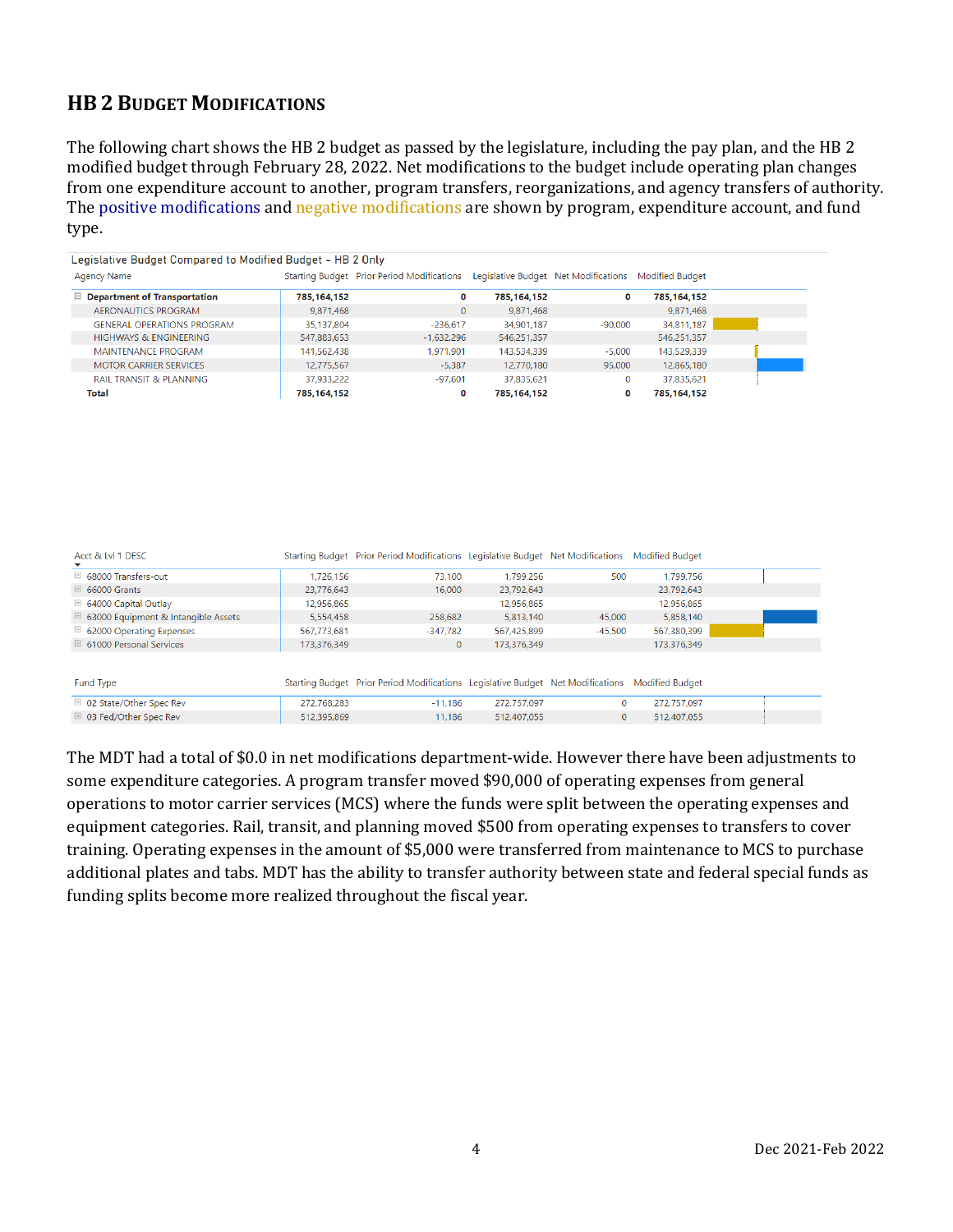# **HB 2 APPROPRIATION AUTHORITY**

The following chart shows the appropriated budget for the agency compared to expenditures through February 28, 2022.

Expended Budget and Remaining Budget by Fund Type - HB 2 Only



**Fund Type** 

| acclv1_descr                         |             | Modified Budget Expended Budget | Percent<br>Expended |       |
|--------------------------------------|-------------|---------------------------------|---------------------|-------|
| $\boxplus$ Personal Services         | 173,376,349 | 99,559,658                      |                     | 57.4% |
| $\boxplus$ Operating Expenses        | 567,380,399 | 303,654,002                     |                     | 53.5% |
| $\Box$ Equipment & Intangible Assets | 5,858,140   | 987.091                         |                     | 16.8% |
| $\boxplus$ Capital Outlay            | 12,956,865  | 2,533,674                       |                     | 19.6% |
| $\boxplus$ Grants                    | 23,792,643  | 6,439,817                       |                     | 27.1% |
| Transfers-out<br>$+$                 | 1.799.756   | 523,452                         |                     | 29.1% |

| Program Name                          |             | Modified Budget Expended Budget Percent | Expended |
|---------------------------------------|-------------|-----------------------------------------|----------|
| E AERONAUTICS PROGRAM                 | 9.871.468   | 864,265                                 | 8.8%     |
| $\boxplus$ GENERAL OPERATIONS PROGRAM | 34,811,187  | 23.278.721                              | 66.9%    |
| E HIGHWAYS & ENGINEERING              | 546.251.357 | 286.961.841                             | 52.5%    |
| E MAINTENANCE PROGRAM                 | 143,529,339 | 80.367,519                              | 56.0%    |
| EL MOTOR CARRIER SERVICES             | 12,865,180  | 6.795.181                               | 52.8%    |
| $\boxplus$ RAIL TRANSIT & PLANNING    | 37.835.621  | 15.430.166                              | 40.8%    |
| Total                                 | 785,164,152 | 413,697,694                             | 52.7%    |

Through February, MDT expended \$413.7 million or 52.7% of the modified HB 2 authority. Lower levels of spending in capital outlay, grants, and transfers-out are not unusual at this point in the fiscal year as many of the activities that fall within these expenditure categories occur later in the fiscal year.

The aeronautics program often has a lower level of expenditure at this time in the fiscal year due to inconsistencies in federal funding for the grant program. At this time, federal stimulus related to the pandemic is also affecting aeronautics.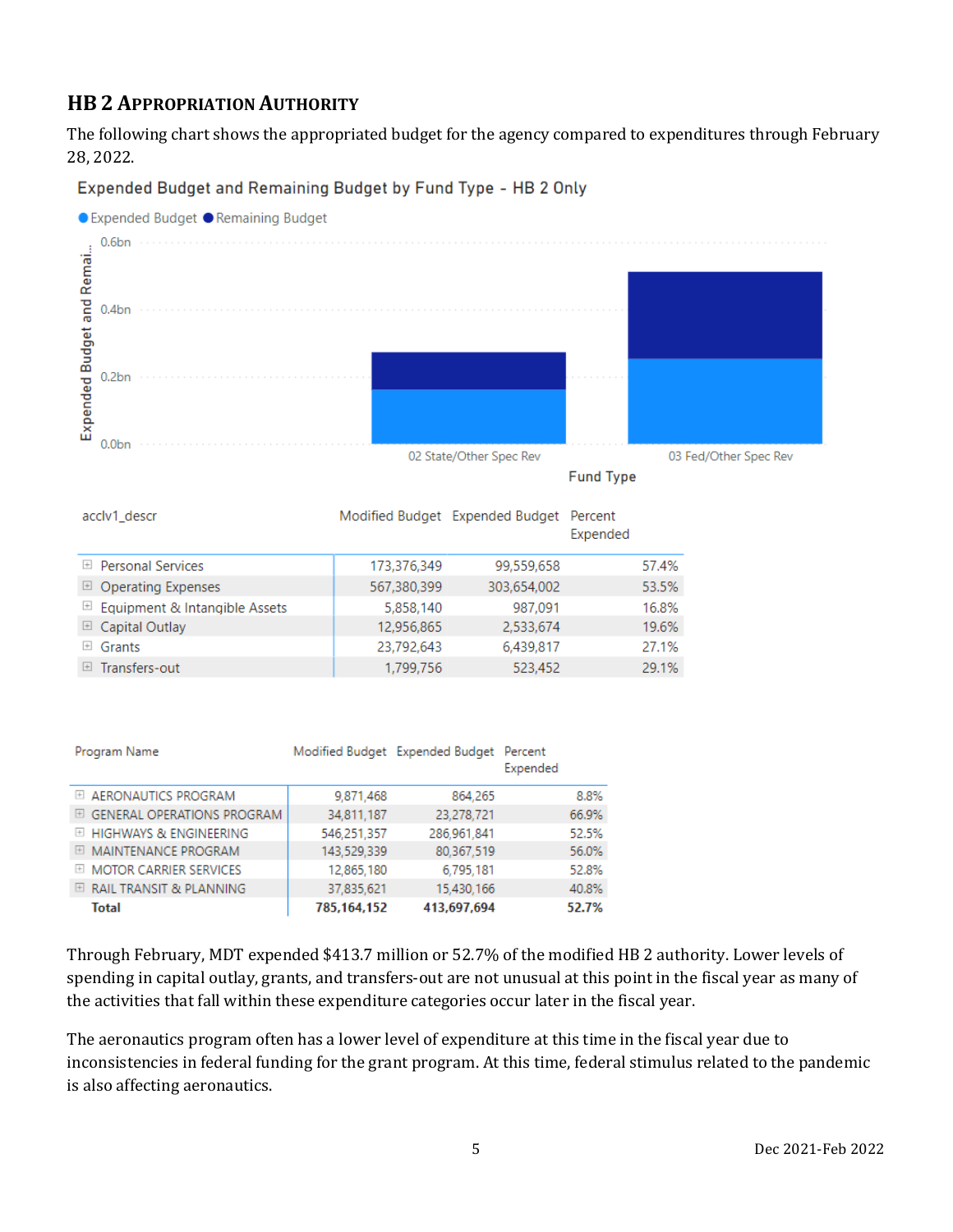## **Personal Services**

The following chart shows the filled and vacant FTE within the agency as of January 31, 2022. The agency's HB 2 personal services budget for FY 2022 totals \$173.4 million, of which \$99.6 million or 57.4% has been expended. The agency has 2,016.27 FTE and, as of January 31, 2022, has 227.91 vacant FTE positions. The majority of vacancies are in the construction and maintenance programs, both of which have a large number of seasonal positions which are vacant at this time.

MDT is experiencing recruiting difficulties for seasonal employees in maintenance and permanent employees in the construction program. Agency-wide hour utilization is 93.4%. In FY 2022, 356 positions received longevity pay raises, 147 positions received career ladder adjustments, 21 positions received pay changes for various other reasons including but not limited to reclassification, training assignments, demotion, and correction of inaccurate pay. One position was transferred from the general operations program to motor carrier services.



## **Next Steps for Personal Services Reporting**

In upcoming Quarterly Financial Reports, the LFD will begin the process of a more comprehensive look at personal services. The LFD will compare two executive "snapshots" -- July 2020 and July 2022. The analysis will identify adjustments adopted by the legislature in 2021 and modifications made by the agencies, within the confines of budget law.

The September Quarterly Financial Report will provide the complete comparison from July 2020 to July 2022. Ultimately, the analysis will result in a description of all the components that will be part of the executive's decision package one (DP 1) 2025 biennium budget request. This work will prepare legislators for budget deliberations in the 2023 session. For a review of how DP 1 works and snapshot components, please read this [short brochure](https://montana.maps.arcgis.com/apps/Cascade/index.html?appid=23095fcf15754f4fb38b63c58a884b97) from 2019. This story map was created with the Story Map Cascade application in ArcGIS Online.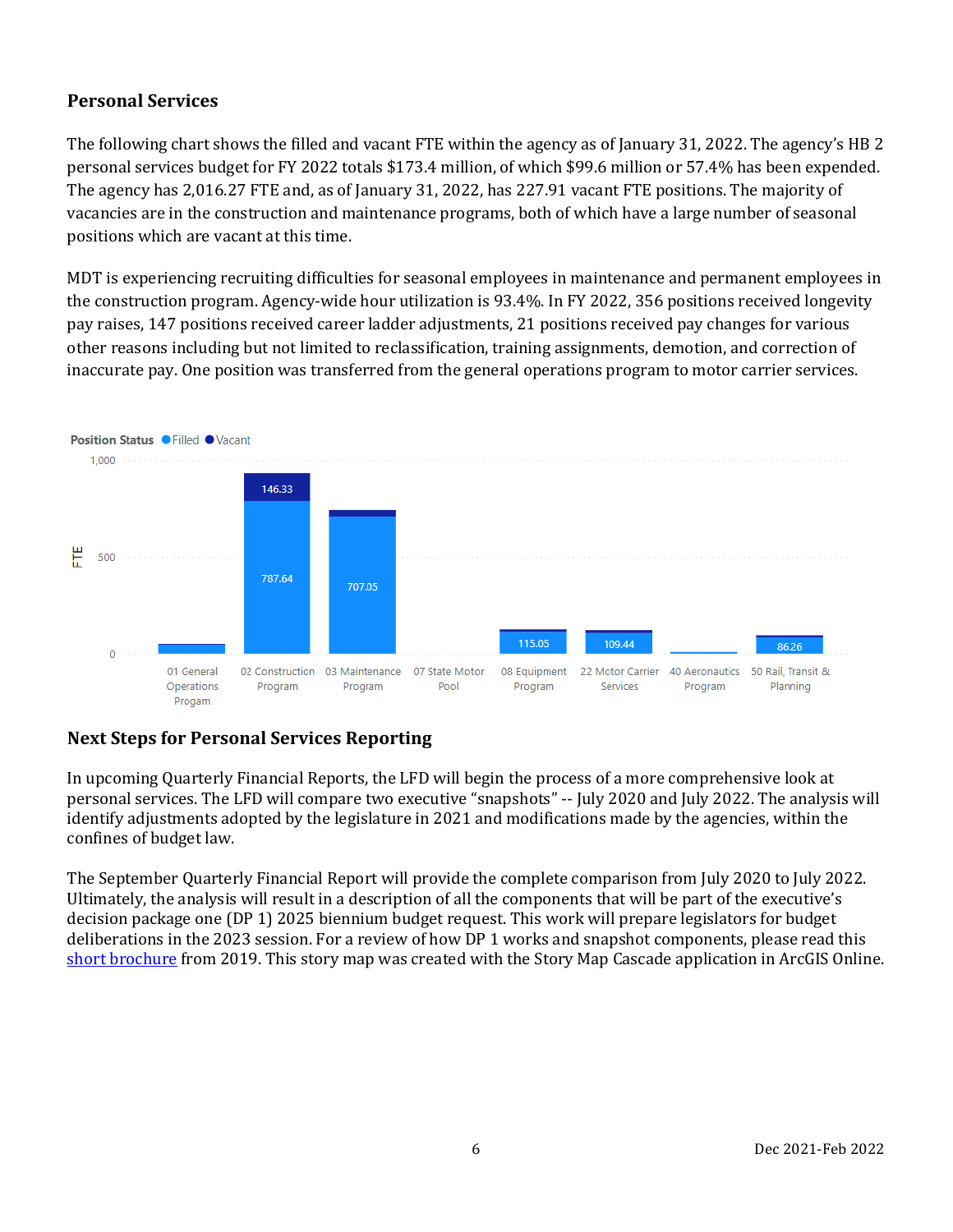# **OTHER ISSUES**

# **Information Technology Project Expenditures**



| Large Information Technology Projects      |               |               |                        |  |  |  |  |
|--------------------------------------------|---------------|---------------|------------------------|--|--|--|--|
| Original and Revised Budgets               |               |               |                        |  |  |  |  |
| Change from<br>Revised<br>Original         |               |               |                        |  |  |  |  |
| Project                                    | <b>Budget</b> | <b>Budget</b> | <b>Original Budget</b> |  |  |  |  |
| <b>Federal Billing Project</b>             | 5.964.440     | 10.160.640    | 4.196.200              |  |  |  |  |
| Program & Project Management System (PPMS) | 2.972.349     | 2.972.349     | -                      |  |  |  |  |
| <b>Bridge Management</b>                   | 1.336.800     | 1.336.800     | -                      |  |  |  |  |
| CADD Platform Software Implementation      | 1.505.763     | 1.505.763     |                        |  |  |  |  |

| Original and Revised Delivery Date           |           |                      |                      |       |                               |  |  |  |
|----------------------------------------------|-----------|----------------------|----------------------|-------|-------------------------------|--|--|--|
|                                              | Start     | Original             | Revised              |       | Change from                   |  |  |  |
| Project                                      | Date      | <b>Delivery Date</b> | <b>Delivery Date</b> |       | <b>Original Delivery Date</b> |  |  |  |
| Federal Billing Project                      | 10/1/2019 | 8/2/2021             | 9/30/2022            | 63.2% |                               |  |  |  |
| Program & Project Management System (PPMS)   | 6/24/2019 | 9/7/2021             | 7/26/2023            | 85.2% |                               |  |  |  |
| <b>Bridge Management</b>                     | 4/29/2021 | 9/1/2022 N/A         |                      | 0.0%  |                               |  |  |  |
| <b>CADD Platform Software Implementation</b> | 8/2/2021  | 9/2/2022 N/A         |                      | 0.0%  |                               |  |  |  |

The program and project management system (PPMS) is used to create and manage all parts of the project management and nomination process for the Federal Highway Administration (FHWA).

The federal billing project was originally planned in order to satisfy billing requirements of the FHWA. However, the project was re-scoped when it was discovered that in order to make project costing module effective, the system needed to become an enterprise and HR solution in order to capture all costs.

Bridge Management –The BrM (Bridge Structure Management System) is used to track and report system-wide conditions and perform analysis that supports bridge funding decisions. The project is on track to be completed in FY 2023.

CADD –The CADD (Computer Assisted Design and Drafting System) is a platform software tool that used 3D modeling and data intelligence to create high quality, high performing infrastructure designs with conceptual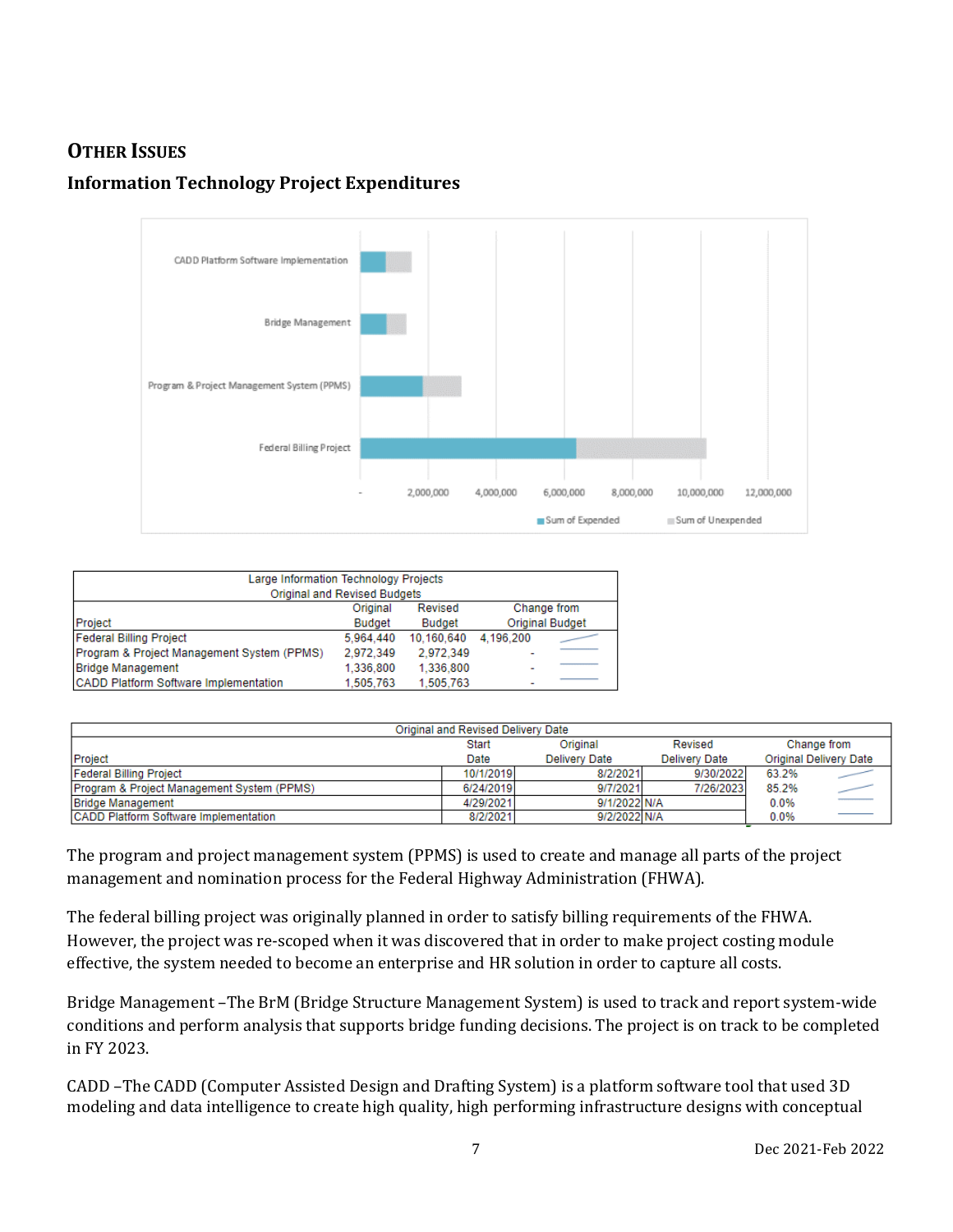and detailed design tools, integrated analysis, visualization and simulation. The project is on track to be completed 9/2/2022.

## **Update on Decision Packages Approved by the 2021 Legislature**

DP 201 - Software Licensing, Maintenance, & Implementation –The legislature adopted an adjustment of \$1,176,520 in FY 2022 and \$525,548 in FY 2023 of state and federal special revenue funds to fund multiple software implementations in the engineering division.

To date, several programs have been licensed and/or upgraded with this additional appropriation, including computer aided design and drafting (CADD), AASHTOware bridge management system (BRM), bridge design (BRD), and Numetrics.

DP 202 - NBI Bridge Inspection Program – The legislature adopted an increase of \$646,196 in FY 2022 and \$620,033 in FY 2023 in state and federal special revenue funds and 7.00 FTE for the bridge inspection program in order to meet National Bridge Inspection (NBI) Standards.

One position has been filled, one position is in the recruitment process, and the remaining FTE are awaiting final classification.

DP 203 - Bridge Load Rating & Overweight Permit Analysis – The legislature adopted an increase of \$319,182 in FY 2022 and \$308,147 in FY 2023 in state and federal special revenue funds and 3.00 FTE to enable the department to maintain compliance with NBI performance metrics and to respond to the commercial vehicle permit demands by adding adequate staff to complete load rating and overweight vehicle analysis for more than 4,500 publicly owned bridges statewide.

These new positions are awaiting final classification.

DP 204 - Construction Bridge Reviewer FTEs – The legislature adopted an increase of \$206,966 in FY 2022 and \$199,504 in FY 2023 in state and federal special revenue funds and 2.00 FTE to provide construction oversight, direct training, and support of MDT's bridge construction program.

Both positions were hired in August.

DP 205 - Partnering Program-The legislature adopted an appropriation of \$206,400 in FY 2022 and \$198,944 in FY 2023 in state and federal special revenue and 2.00 FTE to develop and support MDT's future partnering program. There are about 150 projects let a year that will have either Level 1 partnering facilitation or Level 2 partnering facilitation.

Both of these positions are posted for the third time. The previous postings, which started in October and December, did not result in any qualified applicants.

DP 206 - Utility Permitting Administration System (UPAS) – The legislature adopted an appropriation of \$147,314 in FY 2022 and \$141,611 in FY 2023 in state special revenue and 2.00 FTE. This will support a new electronic permitting system. The electronic permitting module will allow utility owners to apply for and receive approval within three days, compared to two to four weeks with the paper process. This as-built requirement will allow MDT to manage which utilities are located where within the state's right-of-way.

Both positions were hired in August and September.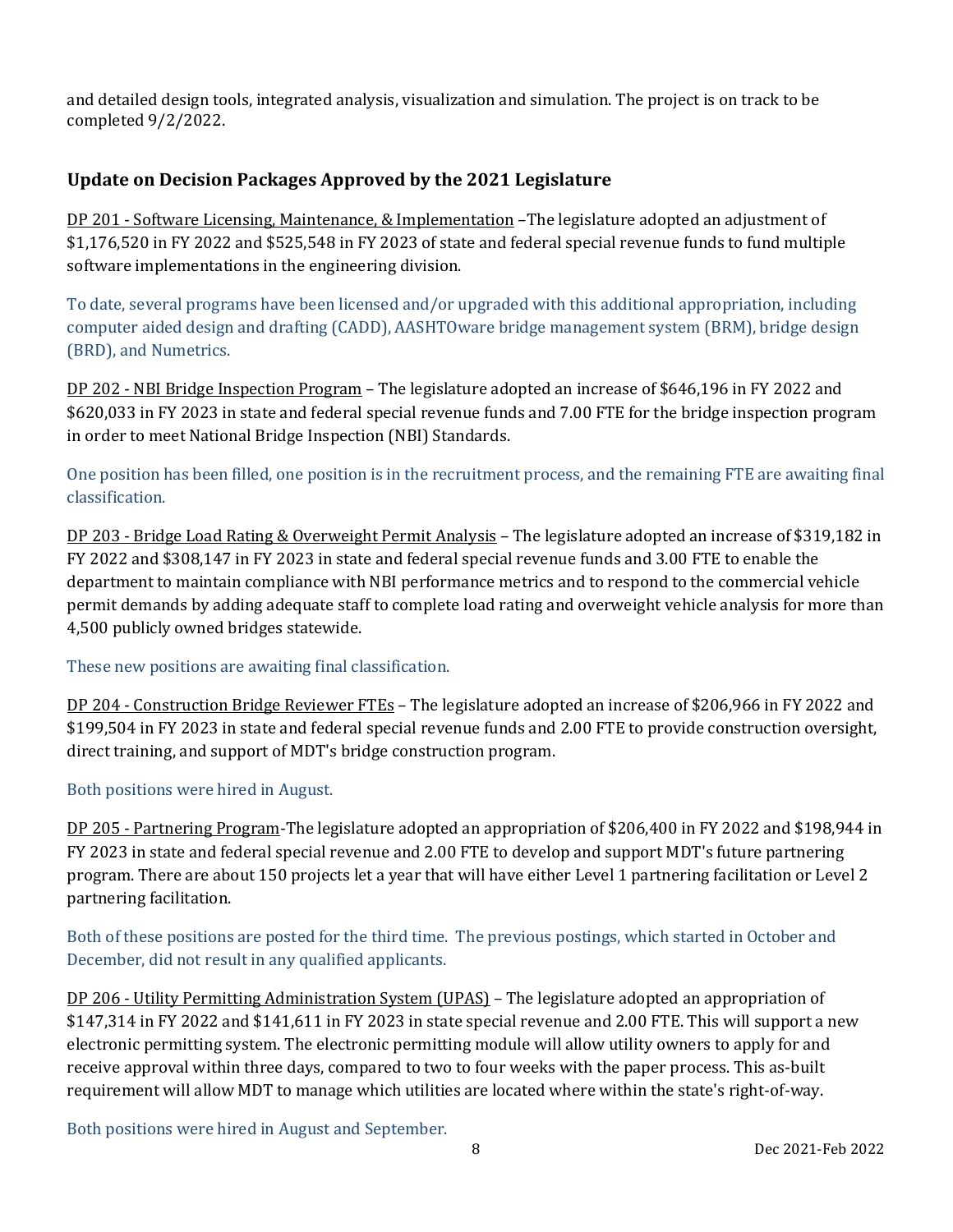DP 207 - Unmanned Aerial System (UAS) Program – The legislature adopted an appropriation of \$313,104 in FY 2022 and \$301,920 in FY 2023 in state and federal special revenue funds to provide 3.00 FTE and funding for MDT's future UAS Program.

This is a new program within the department. These new positions are currently in the development process and will be posted upon completion.

DP 208 - Consultant Design (RST/OTO) –The legislature adopted a one-time-only and restricted increase of \$10.3 million in FY 2022 and in FY 2023 in state and federal special revenue funds to the construction program to support consultant design. Due to increasing use of consultants used for design-related issues, loss of FTE, or specialization of contracts/work, additional funding was needed. This budget category has experienced shortfalls in recent fiscal years and may continue to do so without an ongoing funding solution.

#### The additional \$10.3 million in appropriation for FY 2023 has been expended in full.

DP 210 - Broadband Infrastructure Deployment – The legislature adopted an appropriation of \$100,985 in FY 2022 and \$97,255 in FY 2023 in state and federal special revenue funds and 1.00 FTE to support compliance with the federal MOBILE NOW Act. This requires State DOT's to have a broadband utility coordinator responsible for facilitating infrastructure right-of-way (ROW) efforts within the state. This FTE will assist with establishing a registration process for broadband infrastructure and work with broadband infrastructure entities regarding installation of broadband utilities in the right-of-way applicable federal-aid highway projects.

#### This new position has been filled.

DP 303 - Wolf Point Maintenance Division FTE - The legislature adopted an increase of \$59,003 in FY 2022 and \$59,040 in FY 2023 in state special revenue to fund a permanent 1.00 FTE in the Culbertson section to help maintain additional secondary roads that were reconstructed.

#### An offer is currently pending for this position.

DP 18001 - O&M for new facilities - The legislature adopted an appropriation for operations and maintenance costs for the Terry 3-Bay (No Office), White Sulphur 8-Bay, Phillipsburg 5-Bay, Custer 5-Bay (with office), Havre Welding Shop, Billings Welding Shop/Tow Plow Storage, and Harlem 6-Bay projects. The total operations and maintenance costs are \$33,962 for FY 2022 and FY 2023.

The Department of Administration's Architecture & Engineering division has issued Requests for Quotes (RFQ), which are due by March 22, 2022. Once the projects are awarded, the appropriation will be used to operate the facilities.

#### DP 18002 - O&M for Lincoln Airport Storage Building -

The legislature adopted an appropriation for operations and maintenance costs for the Lincoln Airport snow removal equipment storage building of \$500 state special funding and \$4,500 federal special funding in FY 2022 and FY 2023, pursuant to 17-7-210, MCA.

The Lincoln Airport snow removal equipment storage building was included in the final version of HB 5. At this time, construction on the building has not yet begun.